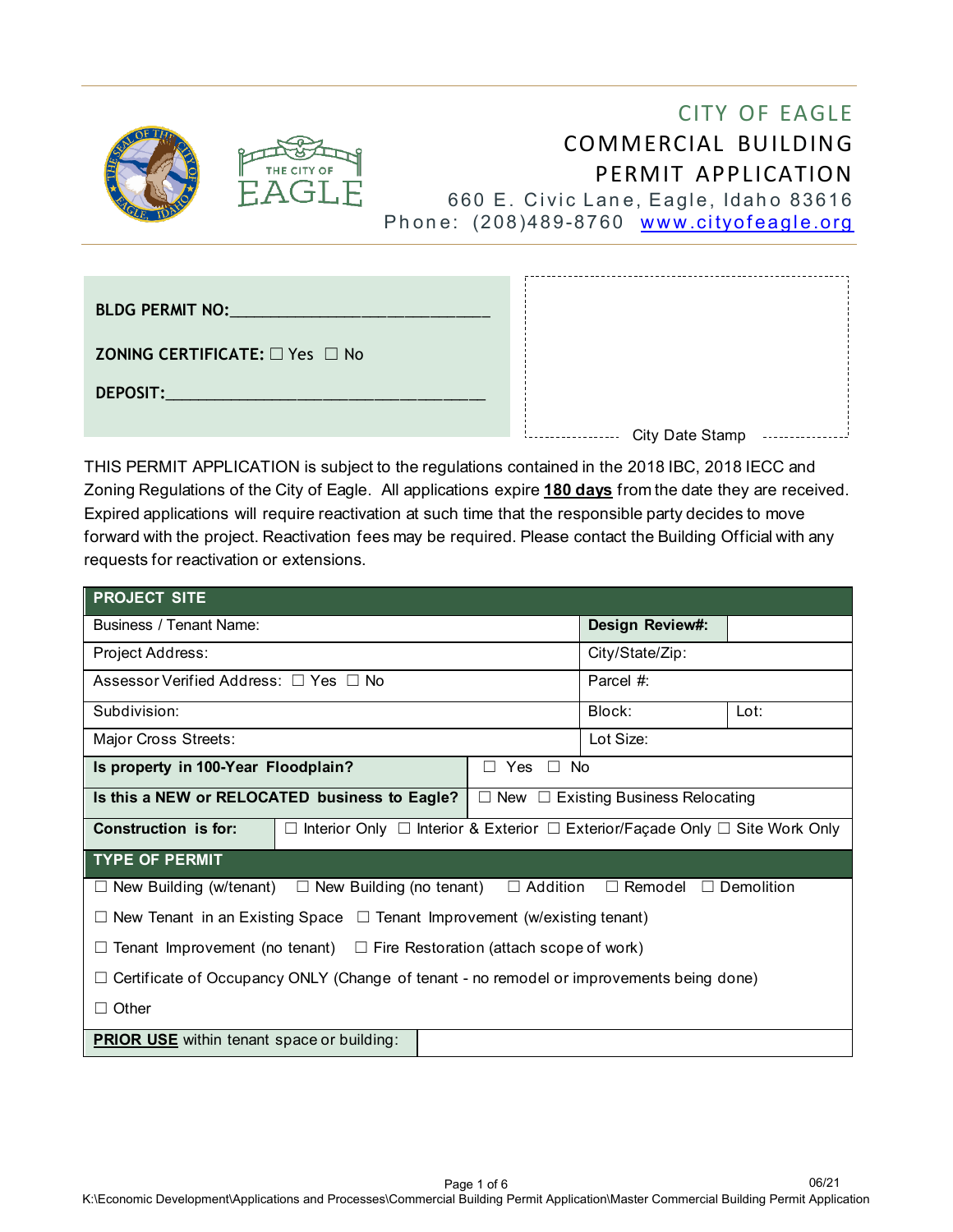| PROPOSED USE OR ACTIVITY FOR THIS PERMIT (Chapter 3 IBC)                                                                                                                                                                                                                                                                                                                                                                                                                                                                                                                                                                                                                                                 |                                                                                                              |                           |                                                                      |    |                                                                                                                      |
|----------------------------------------------------------------------------------------------------------------------------------------------------------------------------------------------------------------------------------------------------------------------------------------------------------------------------------------------------------------------------------------------------------------------------------------------------------------------------------------------------------------------------------------------------------------------------------------------------------------------------------------------------------------------------------------------------------|--------------------------------------------------------------------------------------------------------------|---------------------------|----------------------------------------------------------------------|----|----------------------------------------------------------------------------------------------------------------------|
| □ Assembly/Church<br>Industrial / Manufacturing<br>Restaurant<br>Bar / Brewery / Tavern<br>$\Box$ Mercantile / Retail<br>$\Box$<br>Shell Bldg. (no tenant)<br>□<br>Beauty/Barber Shop<br>$\Box$ Multi-Family (3+ units)<br>Sign(s)<br>$\Box$<br>Duplex (under IBC)<br>$\Box$ Office / Professional<br>Storage / Warehouse<br>$\Box$<br>□ Educational / Daycare<br>Winery / Tasting Room<br>$\Box$ Parking Facility<br>Other:<br>Fence / Wall / Retaining Wall<br>Pool (Commercial)<br>$\Box$<br>$\Box$ SF Residential (under IBC)<br>Hospital / Institutional<br>$\Box$<br>□ Hotel / Motel<br><b>PROJECT VALUATION</b><br>Project Value is the total value of all construction work for which the permit |                                                                                                              |                           |                                                                      |    |                                                                                                                      |
| is issued (including overhead and profit), as well as finish work, painting,<br>roofing, electrical, plumbing, heating, air conditioning, elevators, fire<br>extinguishing systems and other permanent equipment.                                                                                                                                                                                                                                                                                                                                                                                                                                                                                        |                                                                                                              |                           |                                                                      | \$ |                                                                                                                      |
| <b>DESCRIPTION OF WORK</b>                                                                                                                                                                                                                                                                                                                                                                                                                                                                                                                                                                                                                                                                               |                                                                                                              |                           |                                                                      |    |                                                                                                                      |
| Please provide a complete description of work to be done under this permit:<br><b>BUILDING DATA (Chapter 5 IBC)</b><br>$\Box$ Single-Story (Single-Tenant) Building $\Box$ Single-Story (Multi-Tenant) Building<br>□ Multi-Story (Single-Tenant) Building<br>□ Multi-Story (Multi-Tenant) Building                                                                                                                                                                                                                                                                                                                                                                                                       |                                                                                                              |                           |                                                                      |    |                                                                                                                      |
| # of Stories:                                                                                                                                                                                                                                                                                                                                                                                                                                                                                                                                                                                                                                                                                            |                                                                                                              |                           | # of Buildings on Site:                                              |    |                                                                                                                      |
| Max. Height of Bldg:                                                                                                                                                                                                                                                                                                                                                                                                                                                                                                                                                                                                                                                                                     | Allowable Height:                                                                                            |                           |                                                                      |    |                                                                                                                      |
| # of Residential Units:                                                                                                                                                                                                                                                                                                                                                                                                                                                                                                                                                                                                                                                                                  |                                                                                                              |                           | <b>Occupant Load:</b>                                                |    |                                                                                                                      |
| <b>NEW Building Square</b><br>Footage (by floor):                                                                                                                                                                                                                                                                                                                                                                                                                                                                                                                                                                                                                                                        | 1 <sup>st</sup> Floor:<br>$2nd$ Floor:<br>3rd Floor:<br><b>Basement</b><br>Occupied<br>Roof:<br><b>TOTAL</b> |                           | Tenant Improvement /<br><b>Remodel Square</b><br>Footage (by floor): |    | $1ST$ Floor:<br>2 <sup>nd</sup> Floor:<br>3rd Floor:<br><b>Basement:</b><br><b>Occupied</b><br>Roof:<br><b>TOTAL</b> |
| <b>Fire Sprinklered</b><br>Building(s):<br><b>Fire Alarms:</b>                                                                                                                                                                                                                                                                                                                                                                                                                                                                                                                                                                                                                                           | $\Box$ Yes $\Box$<br><b>No</b><br>$\Box$ Yes $\Box$ No                                                       |                           | <b>Suppression System</b><br>Type:                                   |    | $\Box$ NFPA-13<br>$\Box$ NFPA-13R<br>$\Box$ NFPA-13D                                                                 |
| <b>Occupancy Separation</b><br>Options (IBC 508)                                                                                                                                                                                                                                                                                                                                                                                                                                                                                                                                                                                                                                                         | $\Box$ Non-Separated Occupancies $\Box$ Separated Occupancies<br>□ Accessory Occupancy                       |                           |                                                                      |    |                                                                                                                      |
| Special Inspections Req'd?<br>$\Box$ Yes $\Box$ No                                                                                                                                                                                                                                                                                                                                                                                                                                                                                                                                                                                                                                                       |                                                                                                              | <b>Inspection Agency:</b> |                                                                      |    |                                                                                                                      |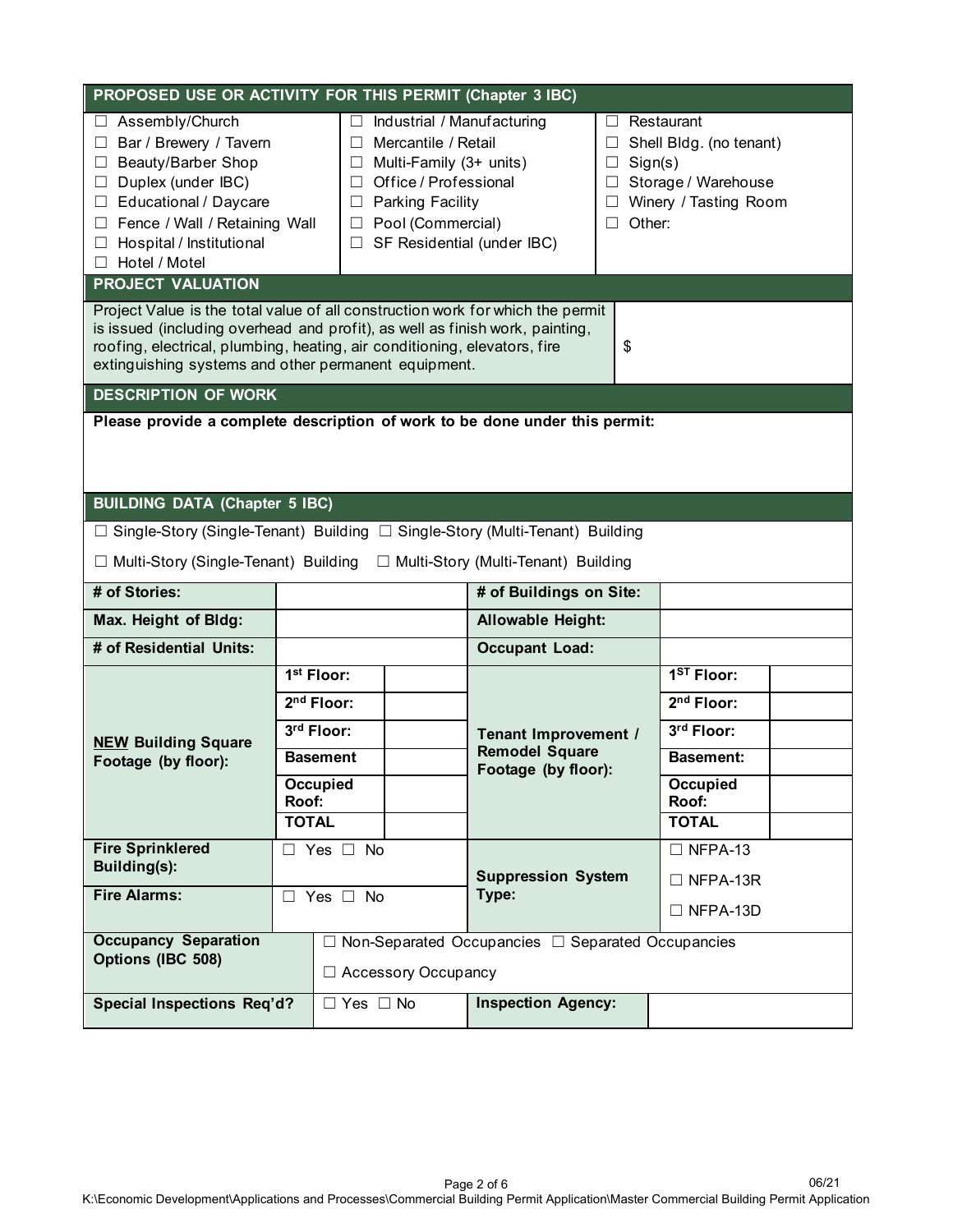| <b>TYPE OF CONSTRUCTION (Chapter 6 IBC)</b>                                                                                     |                                              |        |                           |        |                                             |
|---------------------------------------------------------------------------------------------------------------------------------|----------------------------------------------|--------|---------------------------|--------|---------------------------------------------|
| $\Box$ N-A $\Box$ N-B $\Box$ V-A $\Box$ V-B<br>$\Box$ II-A<br>$\Box$ III-A<br>$\Box$ III-B<br>$\Box$ I-A<br>$\Box$ I-B          |                                              |        |                           |        |                                             |
| <b>OCCUPANCY CLASSIFICATION (Chapter 3 IBC)</b>                                                                                 |                                              |        |                           |        |                                             |
| $\Box$ A-1 $\Box$ A-2 $\Box$ A-3 $\Box$ A-4 $\Box$ A-5 $\Box$ B $\Box$ E $\Box$ F-1 $\Box$ F-2 $\Box$ H-1                       |                                              |        |                           |        | $\Box$ H-2 $\Box$ H-3 $\Box$ H-4 $\Box$ H-5 |
| $\Box$  -1 $\Box$  -2 $\Box$  -3 $\Box$  -4 $\Box$ M $\Box$ R-1 $\Box$ R-2 $\Box$ R-3 $\Box$ R-4 $\Box$ S-1 $\Box$ S-2 $\Box$ U |                                              |        |                           |        |                                             |
| <b>COMMERCIAL POOL INFORMATION (if applicable)</b>                                                                              |                                              |        |                           |        |                                             |
| Type of Pool/Spa: □ Fiberglass □ Vinyl Liner □ Concrete/Gunite □ Other:                                                         |                                              |        |                           |        |                                             |
| <b>Pool / Spa is:</b> $\Box$ Above Ground (storable/portable) $\Box$ Above Ground (permanent) $\Box$ In-Ground                  |                                              |        |                           |        |                                             |
| Height of Pool/Spa Above Ground:                                                                                                |                                              |        | Pool/Spa Depth:           |        |                                             |
| Setbacks: (Front)                                                                                                               |                                              | (Side) |                           |        | (Rear)                                      |
| <b>Pool Barrier</b> : $\Box$ Structure Wall $\Box$ Solid Fence $\Box$ Rod Iron Fence $\Box$ Pool Structure as Barrier           |                                              |        |                           |        |                                             |
| <b>Barrier Materials:</b>                                                                                                       |                                              |        | <b>Height of Barrier:</b> |        |                                             |
| <b>UTILITIES</b>                                                                                                                |                                              |        |                           |        |                                             |
| Water:                                                                                                                          | $\Box$ Public $\Box$ Well                    |        | Sewer:                    |        | $\Box$ Public $\Box$ Septic                 |
| Property is Served By:                                                                                                          | $\Box$ Electric Only $\Box$ Electric and Gas |        |                           |        |                                             |
| <b>PROPERTY OWNER / BUILDING OWNER</b>                                                                                          |                                              |        |                           |        |                                             |
| Owner Name:                                                                                                                     |                                              |        |                           | Phone: |                                             |
| <b>Owner Address:</b>                                                                                                           | City/State/Zip:                              |        |                           |        |                                             |
| <b>Owner Email:</b>                                                                                                             |                                              |        |                           |        |                                             |
| <b>CONTRACTOR INFORMATION</b>                                                                                                   |                                              |        |                           |        |                                             |
| Company Name:                                                                                                                   |                                              |        |                           |        |                                             |
| Contact Name:<br>Phone:                                                                                                         |                                              |        |                           |        |                                             |
| <b>Contractor Email:</b>                                                                                                        |                                              |        |                           |        |                                             |
| City/State/Zip:<br><b>Contractor Address:</b>                                                                                   |                                              |        |                           |        |                                             |
| Contractor State License #:<br><b>Expiration Date:</b>                                                                          |                                              |        |                           |        |                                             |
| <b>ARCHITECT INFORMATION</b>                                                                                                    |                                              |        |                           |        |                                             |
| Company Name:                                                                                                                   |                                              |        |                           |        |                                             |
| <b>Contact Name:</b><br>Phone:                                                                                                  |                                              |        |                           |        |                                             |
| <b>Architect Email:</b>                                                                                                         |                                              |        |                           |        |                                             |
| <b>Architect Address:</b><br>City/State/Zip:                                                                                    |                                              |        |                           |        |                                             |
| <b>ENGINEER INFORMATION</b>                                                                                                     |                                              |        |                           |        |                                             |
| Company Name:                                                                                                                   |                                              |        |                           |        |                                             |
| <b>Contact Name:</b><br>Phone:                                                                                                  |                                              |        |                           |        |                                             |
| <b>Engineer Email:</b>                                                                                                          |                                              |        |                           |        |                                             |
| Engineer Address:<br>City/State/Zip:                                                                                            |                                              |        |                           |        |                                             |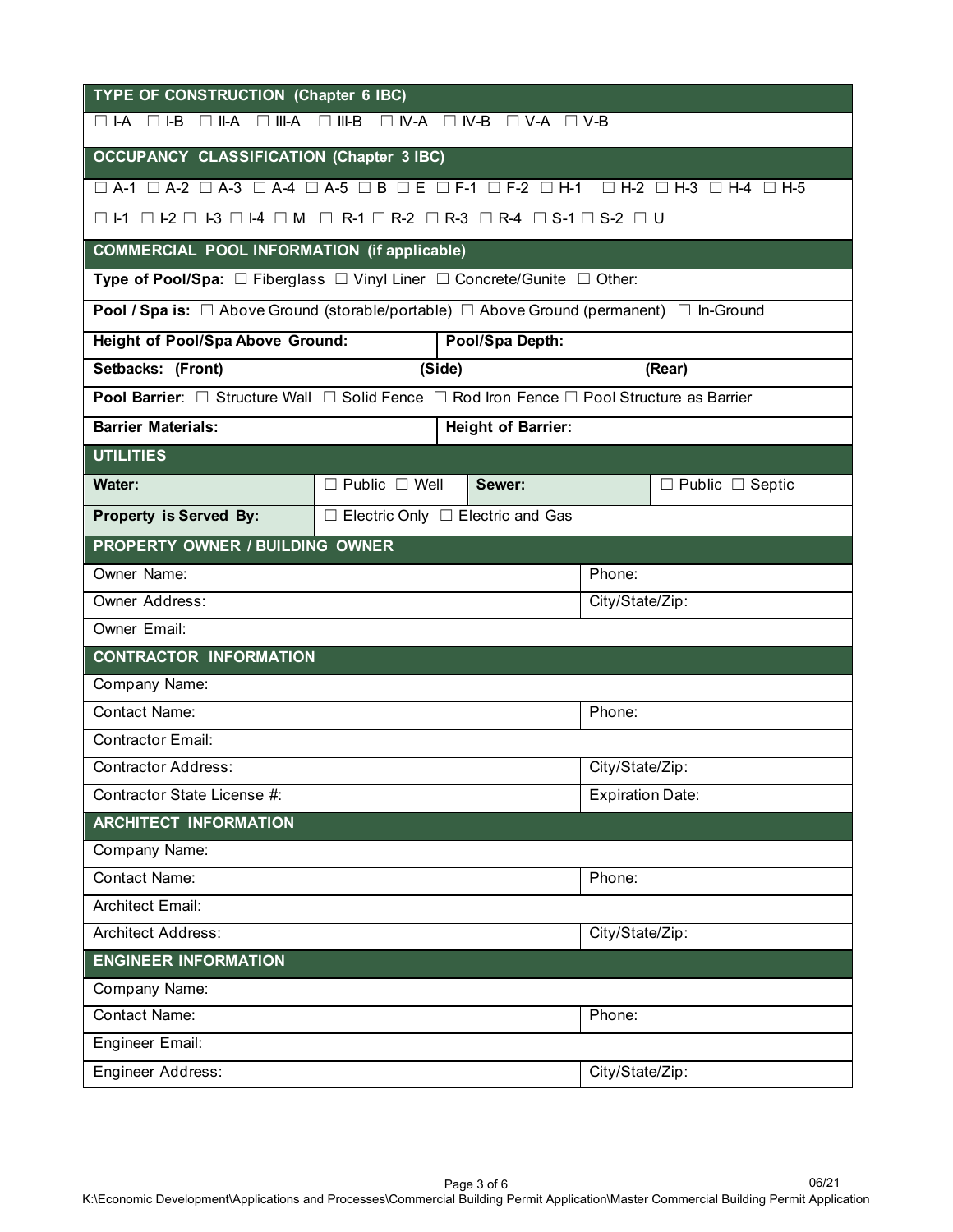| <b>ELECTRICAL CONTRACTOR (if applicable)</b> |          |                 |                 |  |  |
|----------------------------------------------|----------|-----------------|-----------------|--|--|
| Company Name:                                | $Lie#$ : |                 | Exp:            |  |  |
| <b>Contact Name:</b>                         |          | Phone:          |                 |  |  |
| Email:                                       |          |                 |                 |  |  |
| Address:                                     |          |                 | City/State/Zip: |  |  |
| MECHANICAL CONTRACTOR (if applicable)        |          |                 |                 |  |  |
| Company Name:                                | $Lie#$ : |                 | Exp:            |  |  |
| <b>Contact Name:</b>                         |          | Phone:          |                 |  |  |
| Email:                                       |          |                 |                 |  |  |
| Address:                                     |          | City/State/Zip: |                 |  |  |
| PLUMBING CONTRACTOR (if applicable)          |          |                 |                 |  |  |
| Company Name:                                | $Lie#$ : |                 | Exp:            |  |  |
| <b>Contact Name:</b>                         |          | Phone:          |                 |  |  |
| Email:                                       |          |                 |                 |  |  |
| Address:                                     |          | City/State/Zip: |                 |  |  |

## **BUILDING PERMIT ISSUANCE**

Building permits **WILL NOT BE ISSUED** until confirmation is received the sewer, water, and ACHD fees have been paid.

## **BUILDING PERMIT VALIDITY**

The issuance or granting of a permit shall not be construed to be a permit for, or an approval of, any violation of any of the provisions of the codes or any other ordinance of the City of Eagle. Permits presuming to give authority to violate or cancel the provisions of the code or other ordinances shall not be valid. The issuance of a permit based on construction documents and other data shall not prevent the Building Official from requiring the correction of errors in the construction documents and other data. The Building Official is authorized to prevent occupancy or use of a structure where in violation of the adopted codes or of any other ordinances of the City of Eagle.

All permits expire **180 days** from the date of issuance or **180 days** from the date of the last inspection. Expired permits will require reactivation at such time that the responsible party decides to complete the project. Reactivation fees may be required. Please contact the Building Official with any requests for reactivation or extensions.

# **INSPECTIONS**

ALL inspection requests must be called in or submitted on-line by **4:00pm** to receive an inspection the next business day. Inspection requests called in or submitted on-line after 4:00pm will not be scheduled the following business day.

Inspection Requests called in or submitted on-line after **4:00pm on a Friday** will be scheduled for the following Tuesday. If a Holiday lands on a Monday, then all Inspections received after 4:00pm on a Friday will be scheduled for the following Wednesday.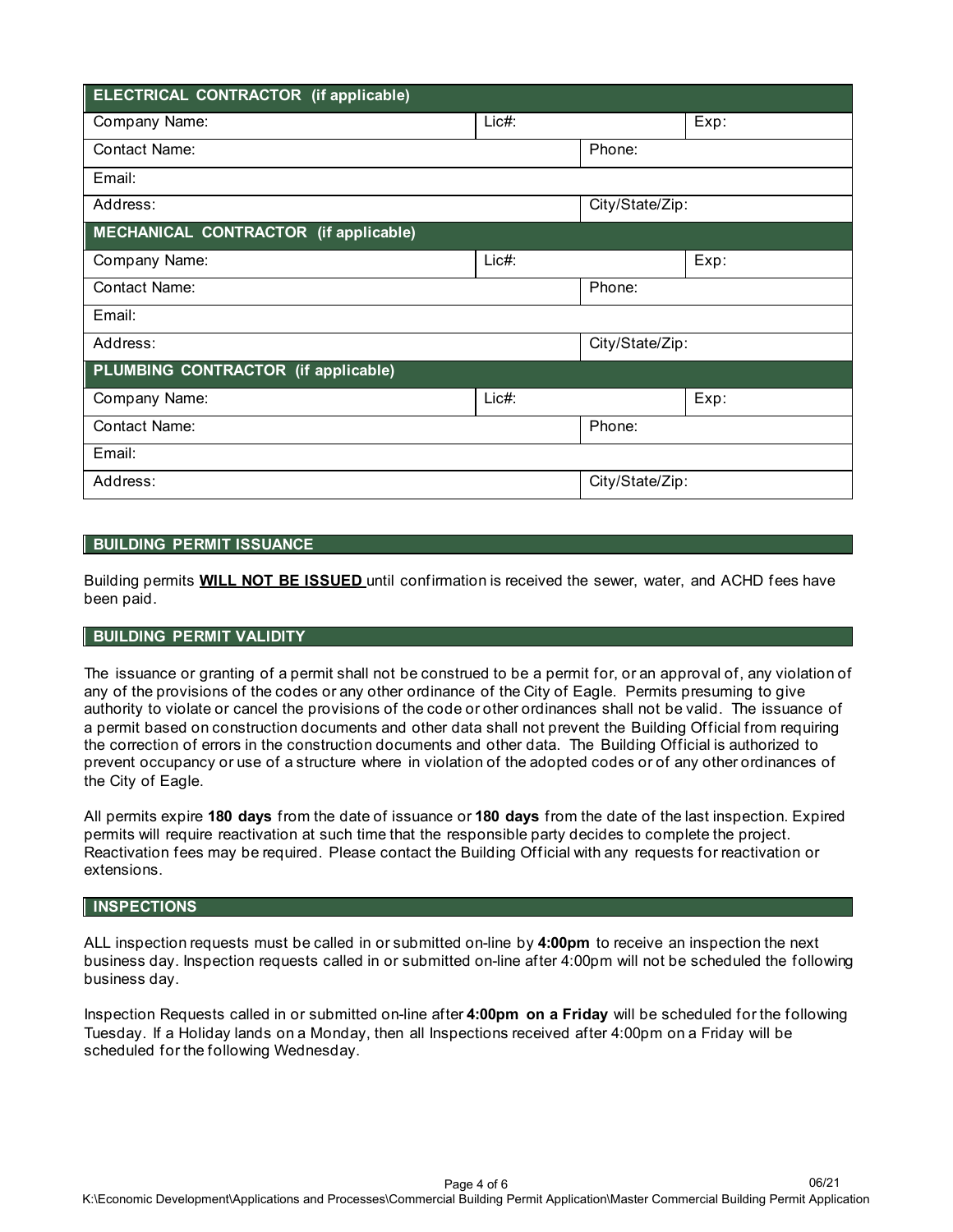ALL INSPECTION REQUESTS RECEIVED ON A WEEKEND WILL BE SCHEDULED FOR THE FOLLOWING TUESDAY. ALL On-Line permit applications or Walk-In applications received after 4:00pm will not receive a next day inspection if requested.

# **CERTIFICATE OF OCCUPANCY**

No Certificate of Occupancy will be issued by the Building Official until the building permit applicant has obtained ALL agency signatures on the City of Eagle Occupancy Request form (issued with the Building Permit). Temporary Certificate of Occupancy's are valid for three (3) months for a fee of \$50.00.

**Note:** Planning and Zoning requires a minimum of two (2) days' notice for all inspections plus an inspection fee. Please call (208) 939-0227.

## **APPLICANT SIGNATURE AND DECLARATION**

#### **By signing below:**

- 1. The undersigned is the owner of the indicated property or acting as the owner's authorized representative.
- 2. The undersigned declares that the above provided information is true and accurate and acknowledges that failure to provide true and accurate information may result in rejection of this application, possible revocation of the permit where wrongfully issued and subject the undersigned to any applicable penalties.

The undersigned hereby understands that all work performed under this permit must comply with locally adopted codes and ordinances, and state and federal laws.

3. THE UNDERSIGNED HEREBY APPLIES FOR A PERMIT FOR THE WORK HEREIN INDICATED OR AS SHOWN AND APPROVED IN THE ACCOMPANYING PLANS AND SPECIFICATIONS:

|                                                                         | Date: <u>__________________</u> |
|-------------------------------------------------------------------------|---------------------------------|
|                                                                         |                                 |
| Signature of receipt by City Staff: Signature of receipt by City Staff: | Date:                           |